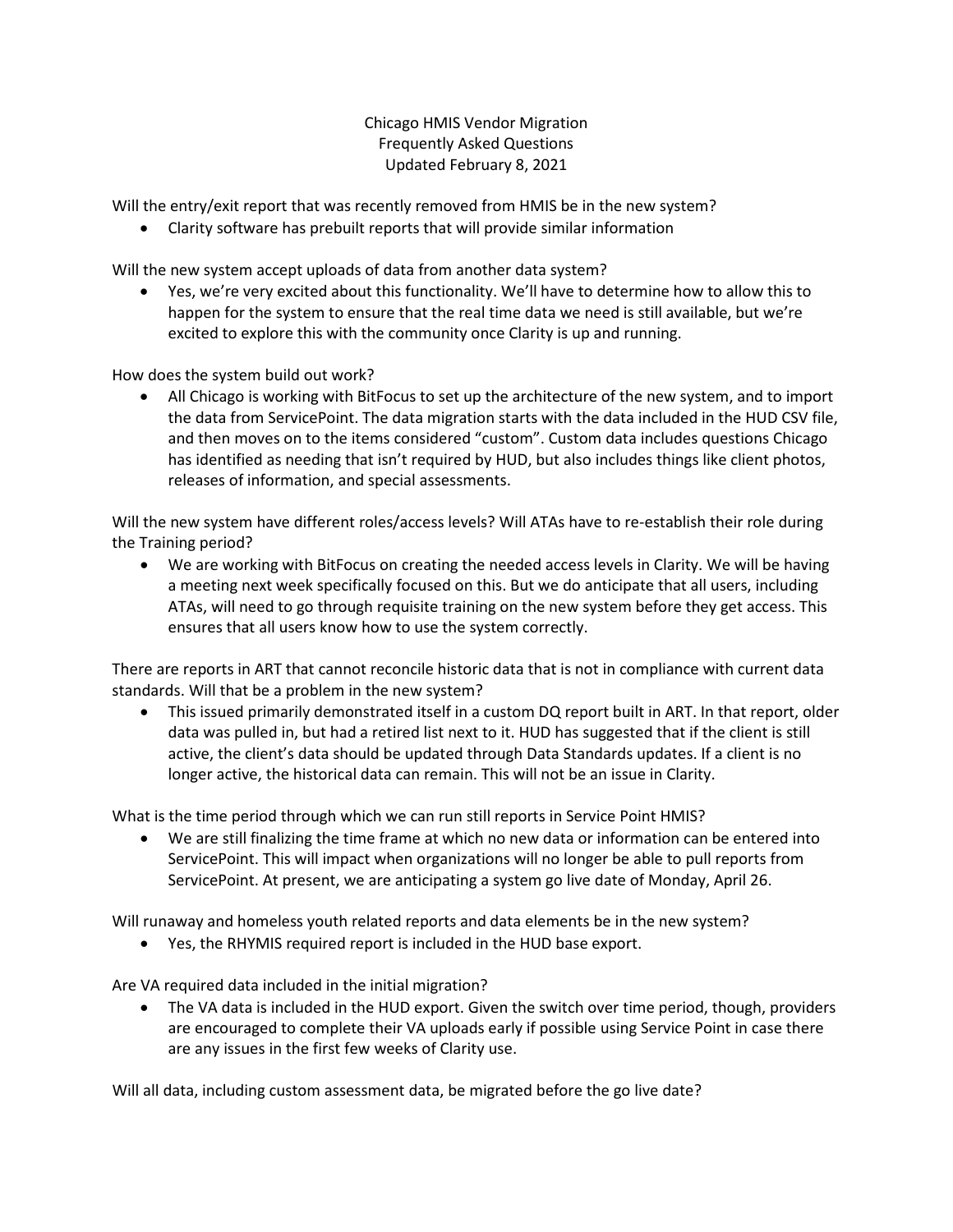• We are working with BitFocus to ensure that the custom data Chicago needs for May 1 is migrated in time for the go live date. Given the time frame for the migration, we anticipate there may be hard choices to make about what data is available for May 1, and what data needs to be added after the system goes live. For example, while our goal is to migrate HMIS data back to 2012, on May 1, we may not have all of the historic data in the system in order to ensure we have time to bring in the relevant custom data. Providers are submitting a survey about their custom data and other agency settings to ensure that these needs are factored into the migration plan.

Can you share the process for migrating the custom assessment data and how it will be validated?

• We are working with BitFocus to determine how this will happen in the Chicago migration.

Will service providers be included in discussions with the vendor to ensure the user perspective is included in system decisions?

• Many of the components of Clarity are "out of the box", meaning will be used based on the software system design. For some items, though, there is opportunity to make decisions about settings. Some of these were included in a survey for ATAs about system design that was sent out on February 3. Additionally, there will be some system mapping sessions with BitFocus to ensure that the system is being configured in line with Chicago's needs that providers will be invited to participate in.

My agency uses ServicePoint to collect data and manage our clients outside of HMIS? Have you encountered this before?

• We will follow up with the agency that raised this question.

How will the new system impact CES and EHI? There are agencies that have property management divisions that only interact with HMIS for CES. Will there be specialized training for these folks?

• Thank you for raising this. We agree there needs to be specialized training for these staff.

Will service transactions operate in the same way?

• Somewhat. An initial service is created and then a service item or group of items are created for the service, allowing service items to be grouped categorically. It is much more streamlined without the need to skip half of the page to finish. We are working with BitFocus to structure the workflow for service transactions to best leverage Clarity functionality.

Will project numbers or client numbers change?

• Yes, there will be new project numbers and client numbers in the new system.

Will the new system link to the HUD APR on the Sage website?

• Yes, Clarity will have an APR export report that pulls the same information as the APR in ServicePoint.

Will ShelterPoint be similar?

• This depends on how one was using it. ShelterPoint had various ways to complete the same objective. One could find the bed and create a Shelter Stay Service Transaction or create the Shelter Saty transaction and assign the bed. Clarity uses their Attendance Module which shows